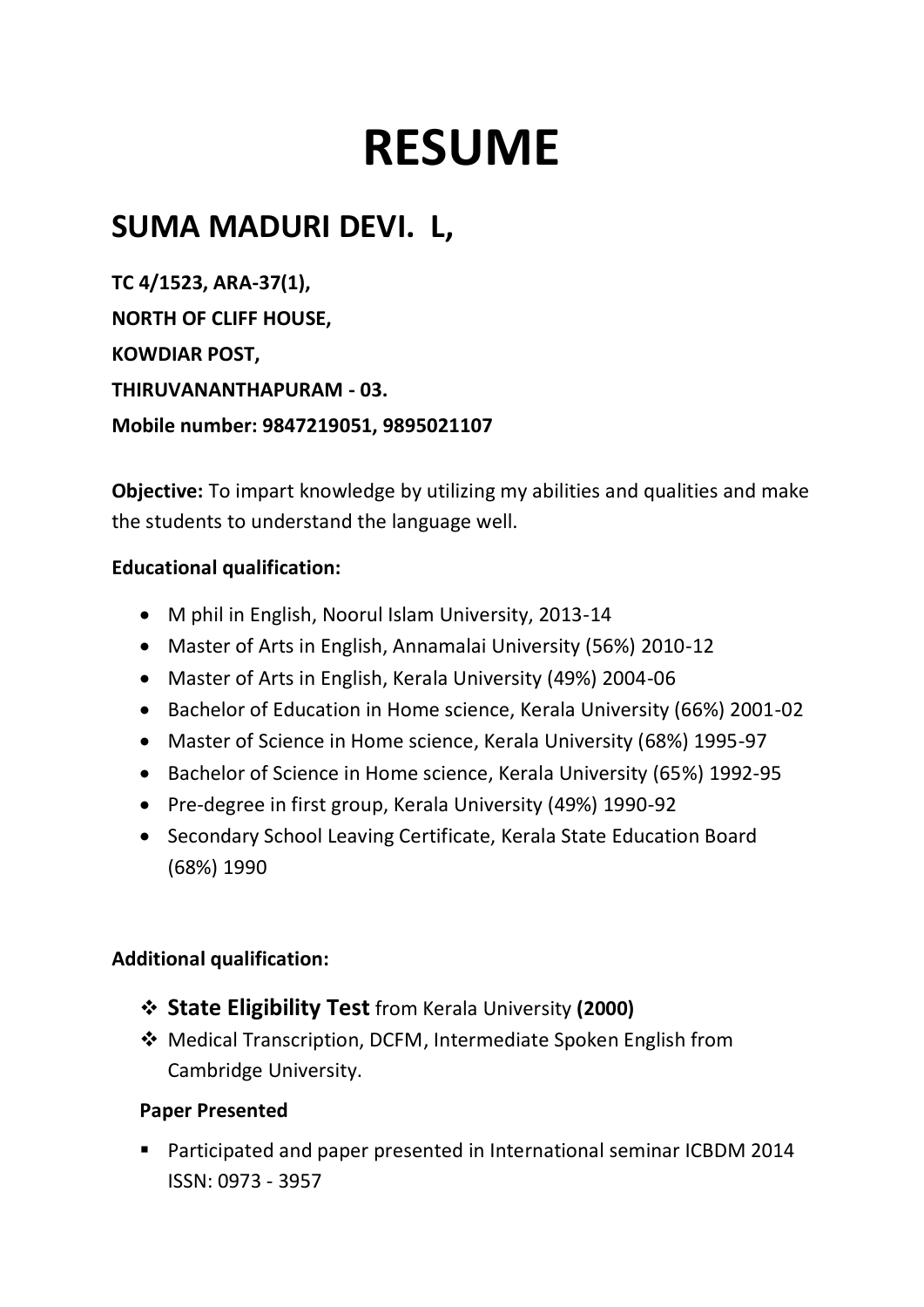Participated and paper presented in the seminar NASTELL-2014 ISBN: 978-81-929117-2-4

#### **Participation**

- **Participated in the National Seminar on CONTEMPORARY VISUAL** CULTURE AND THE POLITICS OF IMAGES , 2018.
- 'Art of Thesis Writing', workshop conducted by Rehoboth Academic Services at Loyola College of Social Sciences, Thiruvananthapuram on 19th January, 2019.
- Workshop on 'Business English' led by Ms. Helen Campbell, at University of Kerala on May 9-10,2018
- National level symposium on 'Scientific Teaching Principles' held on 28<sup>th</sup> August, 2019 at Muslim Association College of Engineering, Thiruvananthapuram.
- Webinar series organized by Martheophilus Training College, Nalanchira, on the topic 'Pedagogical skills for new normal' by Dr. Pratima Khandelwal, soft skill trainer, NPTEL, on 20<sup>th</sup> September 2021.
- 'Fit Connect'(A fitness Conclave) organized by Rotractclub of Madras South RID 3232 along with Asan Memorial college, Anna University, on 30th August 2021.
- International Mental Health webinar series on 'Women Empowerment' by Dr. Vidyaa Hari Iyer on 30<sup>th</sup> September, 2021.
- Webinar series organized by Martheophilus Training College, on the topic 'Transitional Analysis: The key to effective communication' by Dr. Shalini. S, on 2<sup>nd</sup> August 2021.
- 'Teaching with Brain in mind' webinar organized Martheophilus Training College, by Dr. A. Hameed, Asst. Professor, Department of Education, University of Calicut on April 2021
- 'Secrets of Mental Health' webinar organized by Martheophilus Training College, by Dr. Joju John on 19th April, 2021
- 'Add-on courses and values, added courses webinar organized by Martheophilus Trainig College, by Dr. Mariyamma Mathew, Principal, Peet Memorial Training College, on 20<sup>th</sup> March, 2021.